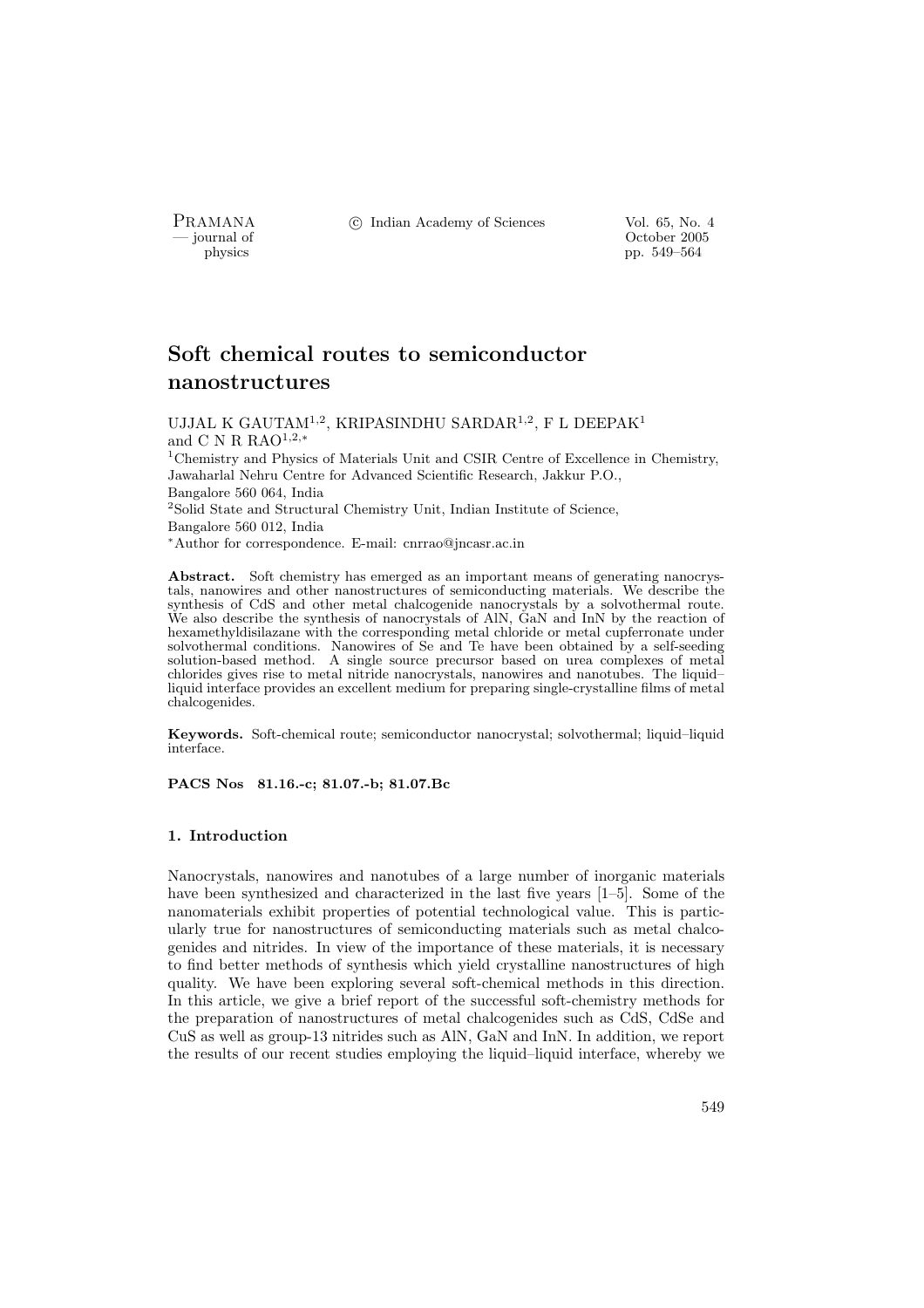are able to prepare extended ultra-thin single-crystalline films and nanocrystals of metal chalcogenides.

#### 2. Semiconductor nanocrystals

## 2.1 Metal chalcogenide nanocrystals

We have been able to prepare size-tunable, organic-soluble CdS nanocrystals by employing a novel solvothermal technique [6]. In this method, cadmium stearate  $|Cd(St)<sub>2</sub>|$  is reacted with sulfur and tetralin in toluene solvent, wherein tetralin forms naphthalene giving out hydrogen sulfide. The  $H_2S$  generated in situ by the hydrogen reduction of sulfur, reacts with  $Cd(St)_2$  to yield CdS nanocrystals. By employing a suitable capping agent such as trioctylphosphineoxide (TOPO) or dodecanethiol, the growth of the resulting phase can be arrested giving rise to toluenesoluble monodisperse CdS nanocrystals. In a typical reaction for the preparation of dodecanethiol-capped CdS nanocrystals, 0.46 g (0.68 mmol) of  $Cd(St)_2$  was mixed with  $0.022 \text{ g}$  (0.68 mmol) of sulfur, 0.1 g (0.75 mmol) of tetralin and 0.66 g (3.3 mmol) of dodecanethiol in 45 ml toluene. The reactants were sealed in a stainless steel 70 ml teflon-lined autoclave and placed in an air oven which was preheated to 220<sup>°</sup>C for 12 h. TOPO-capped CdS nanocrystals were prepared in a similar fashion. Figure 1a shows a TEM image of the TOPO-capped CdS nanocrystals. The particles are fairly spherical and monodisperse with a mean diameter of 4 nm and a standard deviation of 0.4 nm (10% of the mean). We show the histogram of the particle size distribution as well as a high resolution electron microscope (HREM) image of a single nanocrystal as insets in figure 1a. The lattice fringes observed in the HREM images indicate a high degree of crystallinity. When the CdS particles were capped with dodecanethiol, we obtained larger, 10 nm nanocrystals which were insoluble, besides soluble 5 nm particles. Figure 1b shows the 5 nm thiolcapped CdS nanocrystals. The selected area electron diffraction (SAED) pattern of the nanocrystals is shown as the inset. The calculated  $d$  values from the SAED pattern match with those expected for the space group F-43m. It is interesting that the nanocrystals crystallize in the cubic structure rather than in the stable hexagonal structure. In figure 1c, we show the powder X-ray diffraction patterns (XRD) of the 4, 5 and the 10 nm CdS nanocrystals. To confirm the structure, a XRD pattern was simulated for the cubic CdS crystal structure (broken curve in figure 1c) which compares well with the observed patterns. The UV–vis absorption spectra of the nanocrystals show a blue-shift of the absorption edge indicating quantum confinement (figure 1d). The TOPO-capped 4 nm nanocrystals exhibit a well-defined absorption feature at 455 nm. This is considerably blue-shifted relative to the bulk value of 515 nm [7].

This method can be extended to prepare other chalcogenide nanocrystals as well. Thus, we have synthesized toluene-soluble 3 nm CdSe nanocrystals [8] by reacting  $Cd(St)<sub>2</sub>$  with selenium instead of sulfur. The UV-vis absorption spectrum of the 3 nm nanocrystals shows an absorption band at 514 nm (bulk, 680 nm), consistent with quantum confinement. We have prepared PbS and PbSe nanocrystals also by the same method [9]. Besides good yields of the nanocrystals, this method has certain advantages over other techniques. The reaction is carried out in a closed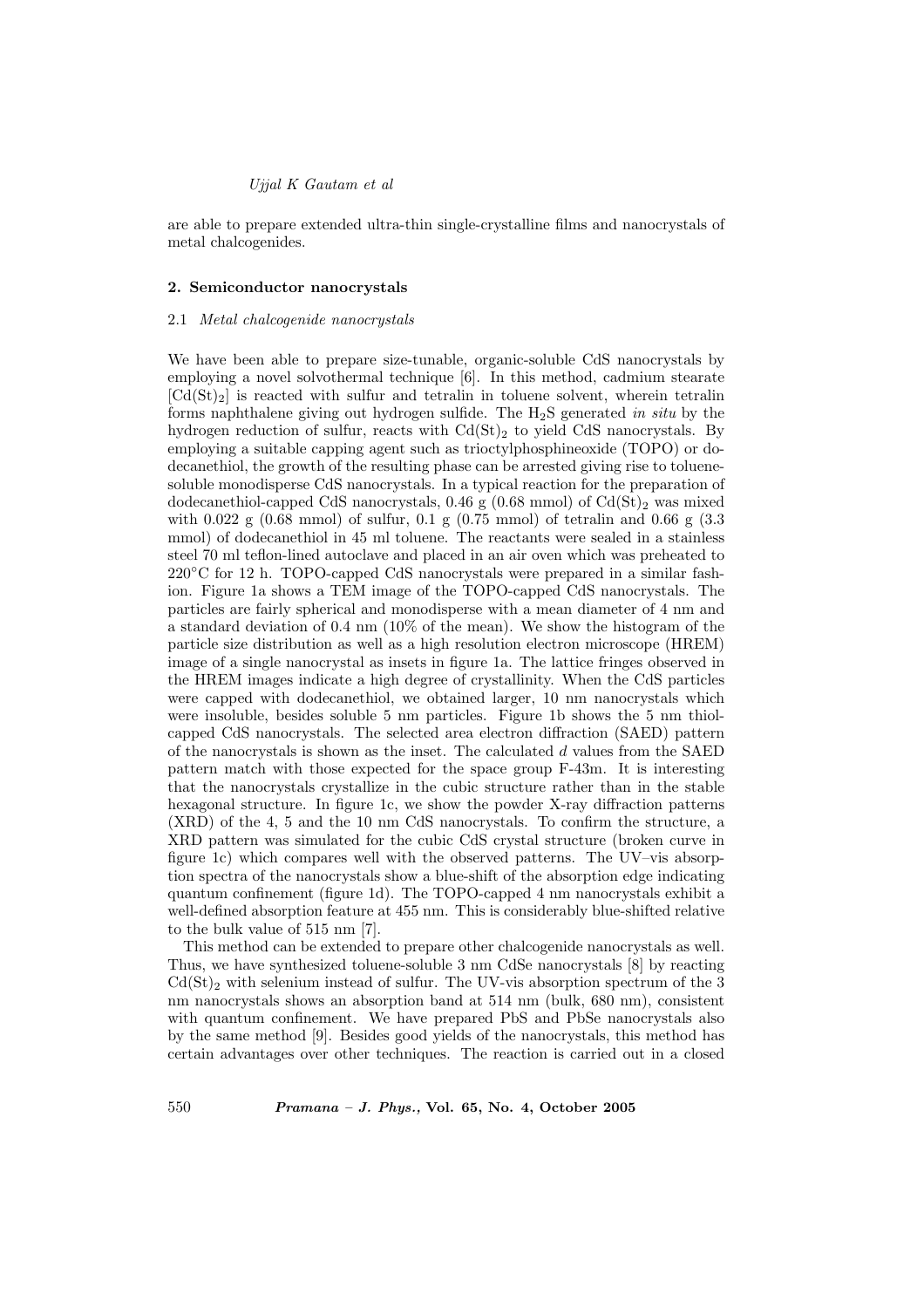Soft chemical routes to semiconductor nanostructures



Figure 1. TEM image of (a) TOPO-capped CdS nanocrystals (insets show the size distribution of the particles and HREM image of a nanocrystal), (b) soluble dodecanethiol-capped CdS nanocrystals. Inset shows the corresponding SAED pattern. (c) Powder XRD patterns of (i) 4 nm TOPO-capped, (ii) 5 nm soluble and (iii) 10 nm insoluble dodecanethiol-capped CdS nanocrystals. (iv) Shows the simulated XRD pattern for the 4 nm particles. Vertical lines at the top represent expected peak positions. (d) UV–vis absorption spectra of the (i) 4 nm (ii) 5 nm and (iii) 10 nm CdS nanocrystals.

vessel and inert conditions are, therefore, not required. Since the nanocrystals are toluene-soluble, they can be size selectively precipitated using a polar solvent leading to monodispersity. Unlike in room-temperature synthesis, we obtain highlycrystalline nanoparticles.

## 2.2 Group-13 nitride nanocrystals: AlN, GaN and InN

We have developed two new solvothermal routes to prepare nanocrystals of hexagonal, group-13 nitrides, namely AlN, GaN and InN. One route employs the reaction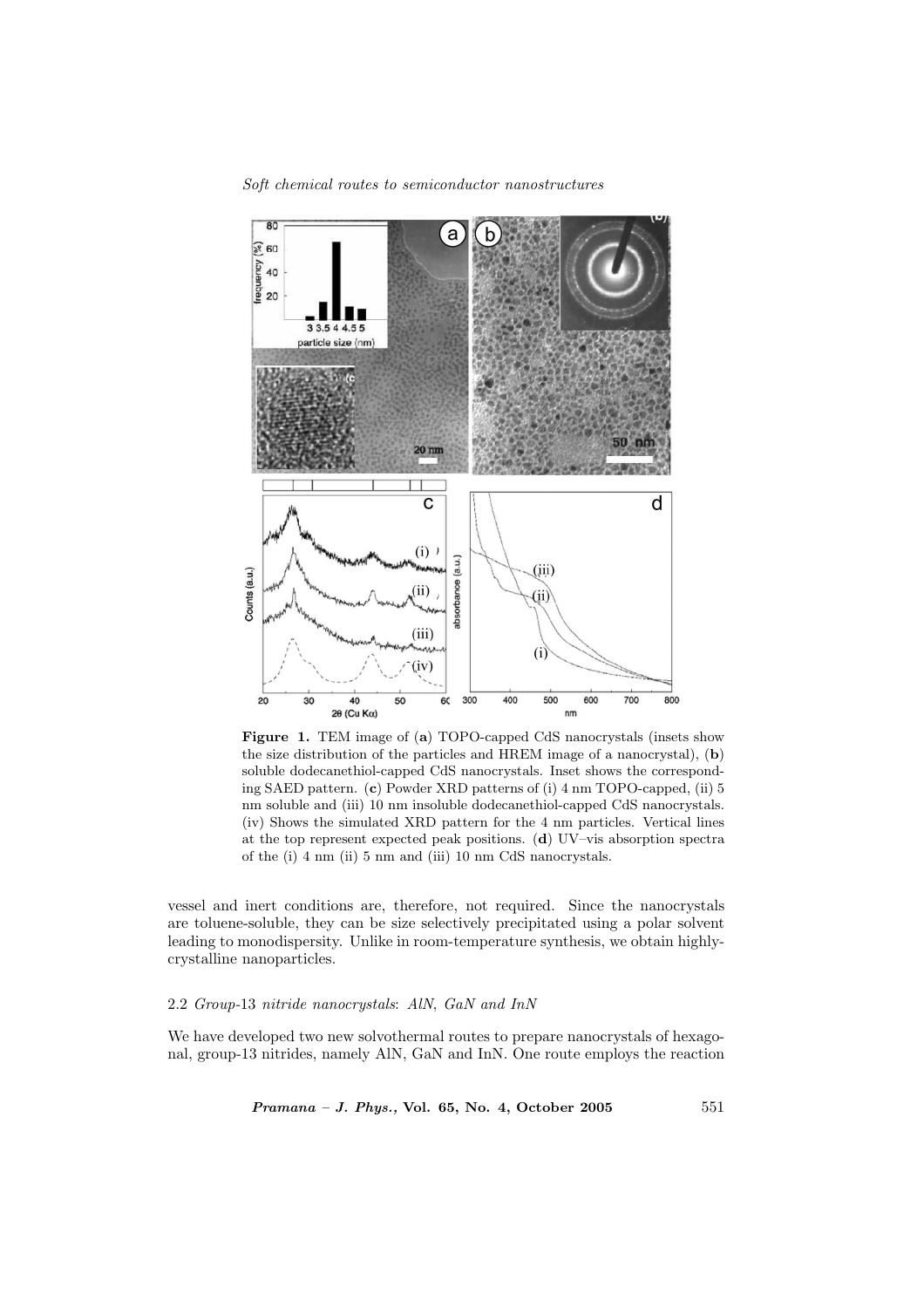between 1,1,1,3,3,3-hexamethyldisilazane (HMDS)  $[(CH_3)_3SINHSi(CH_3)_3]$  with the organometallic precursor, metal cupferronate,  $M(cup)_3$ ,  $[M(C_6H_5N_2O_2)_3]$  ( $M = Al$ , Ga, In) and the other with the metal trichloride, MCl<sub>3</sub>. All the reactions are carried out in anhydrous toluene in the presence or absence of surfactants like cetyl trimethyl ammonium bromide (CTAB) or hexadecyl amine (HDA) inside a stainless steel autoclave (swagelok). Details of the sample preparation can be found elsewhere [10–12].

The solvothermal reaction of  $M(cup)_3$  (M = Al, Ga and In) with HMDS in toluene yields the nitride nanocrystals in the 250–450◦C temperature range. In figure 2, we show typical TEM images of the as-synthesized nanocrystals along with the particle size distributions. In this procedure, it was possible to obtain nanocrystals with average diameters of ∼10 nm for AlN, ∼15 nm for InN and as low as ∼4 nm for GaN. The nanocrystals are single crystalline as confirmed by the observation of lattice fringes in the HREM image (see insets in figure 2). The cupferron precursor under solvothermal conditions first decomposes to give an active oxide species  $MO_{1.5}$  which then reacts with HMDS to form the metal nitride and hexamethyldisiloxane. Reaction of  $MCl<sub>3</sub>$  with HMDS readily gives the nitride nanocrystals with the elimination of Me3SiCl. Typical TEM images of the nitride nanocrystals obtained by this procedure are shown in figure 3. The procedure has enabled us to obtain GaN nanocrystals with an average diameter of ∼2.5 nm with a narrow size distribution (see inset in figure 3b). PL spectra of the GaN nanocrystals with average diameters of ∼2.5, ∼4 and ∼12 nm, prepared by us show interesting features (figure 4). While the ∼12 nm nanocrystals show a broad band around 375 nm at an excitation wavelength of 250 nm, the ∼4 nm nanocrystals show an additional intense band around 315 nm, which we believe characterizes quantum confinement. The 375 nm band is insensitive to particle size [13]. The lower wavelength band is, however, sensitive to size. Thus, GaN nanocrystals of  $\sim$ 2.5 nm diameter (shown in the TEM image in figure 3b) exhibit bands at 375 and 265 nm at an excitation wavelength of 235 nm. The 265 nm band is the blue-shifted band corresponding to the 315 nm band exhibited by the ∼4 nm particles. The absorption spectra of the nanocrystals of InN gave a band centered around 0.8 eV which is its intrinsic characteristic, rather than the 1.9 eV band reported earlier [14,15].

#### 3. Nanowires and nanotubes

#### 3.1 Se and Te nanowires

Selenium shows interesting properties such as high photoconductivity and catalytic activity and has commercial use in photocopiers and rectifiers [16]. Nanorods of t-selenium have been synthesized by a simple solution-based method [17] wherein selenium powder is first reacted with NaBH<sup>4</sup> to yield NaHSe [18] in aqueous solution to obtain amorphous selenium. In a typical room temperature reaction, 0.025 g (0.32 mmol) of selenium was mixed with 20 ml of de-ionized water in a three-necked round bottom flask.  $0.030 \text{ g}$  (0.81 mmol) of NaBH<sub>4</sub> was added to this mixture and the flask was purged with nitrogen gas in order to create an inert atmosphere. The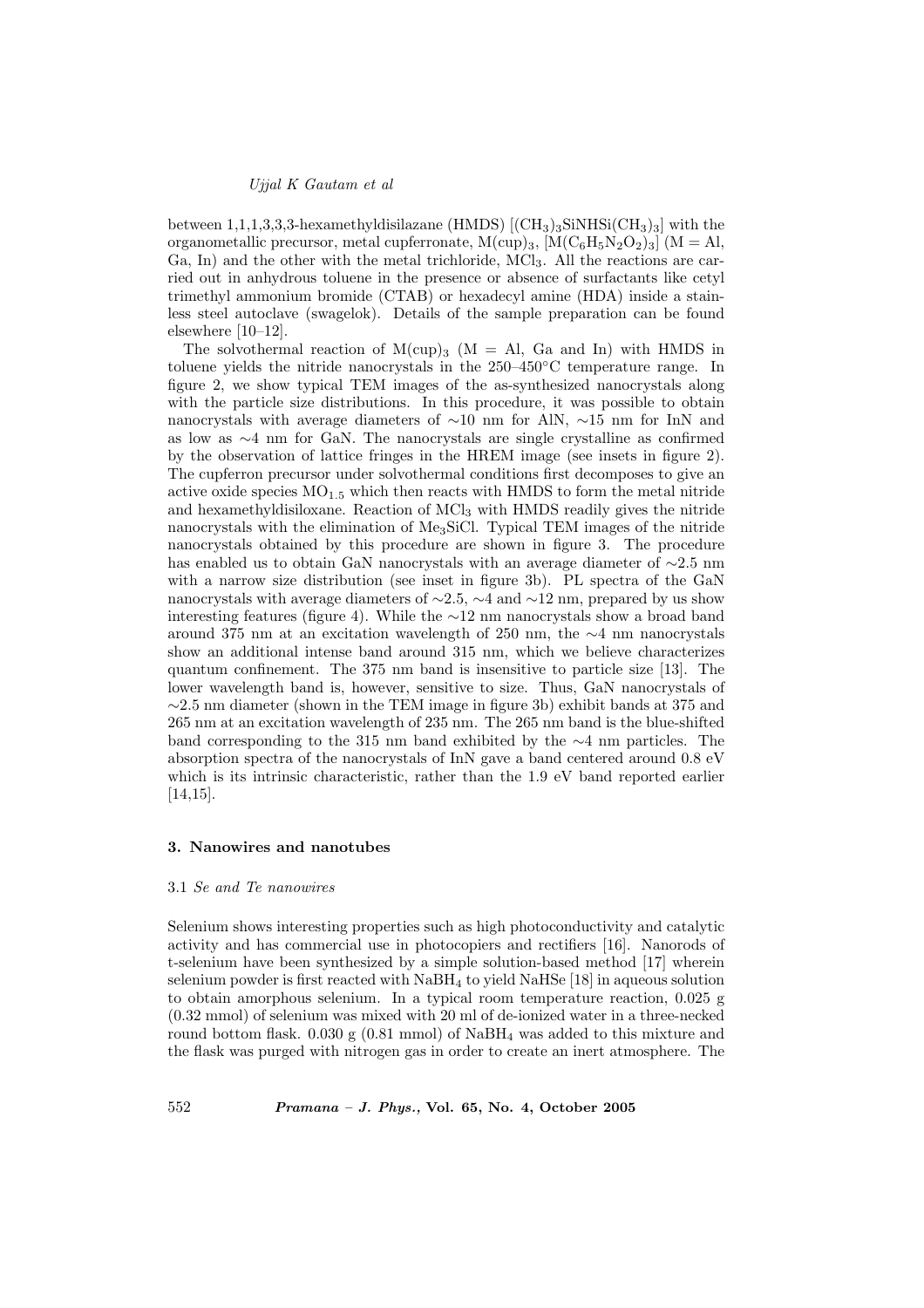

Figure 2. TEM images of (a) AlN, (b) GaN, (c) InN nanocrystals obtained from metal cupferronate and HMDS. Insets in (a), (b) and (c) show HREM images of the nanocrystals (bottom left) and size distributions (top left).

selenium dissolves in water in 60 min giving rise to a clear colourless solution. The reaction mechanisms involved are:

$$
4NaBH4 + 2Se + 7H2O \rightarrow 2NaHSe + Na2B4O7 + 14H2,
$$
\n(1)

$$
Na2B4O7 + 2NaHSe + 2Se + 5H2O \rightarrow 2Na2Se2 + 4H3BO3,
$$
\n(2)

$$
Na2Se2 + 2H2O \rightarrow 2a-Se + 2NaOH + H2,
$$
\n(3)

$$
a-Se \to t-Se. \tag{4}
$$

The selenide ion acts as the source of Se in this method while the methods reported in the literature generally use the oxyanions with a positive charge on Se as the source. The nascent selenium produced in step (3) imparts a wine red colour to the aqueous solution. On standing for a few hours, the solution transforms into amorphous Se in colloidal form. A small portion of the dissolved selenium precipitates as t-Se nanoparticles which act as nuclei to form one-dimensional nanorods.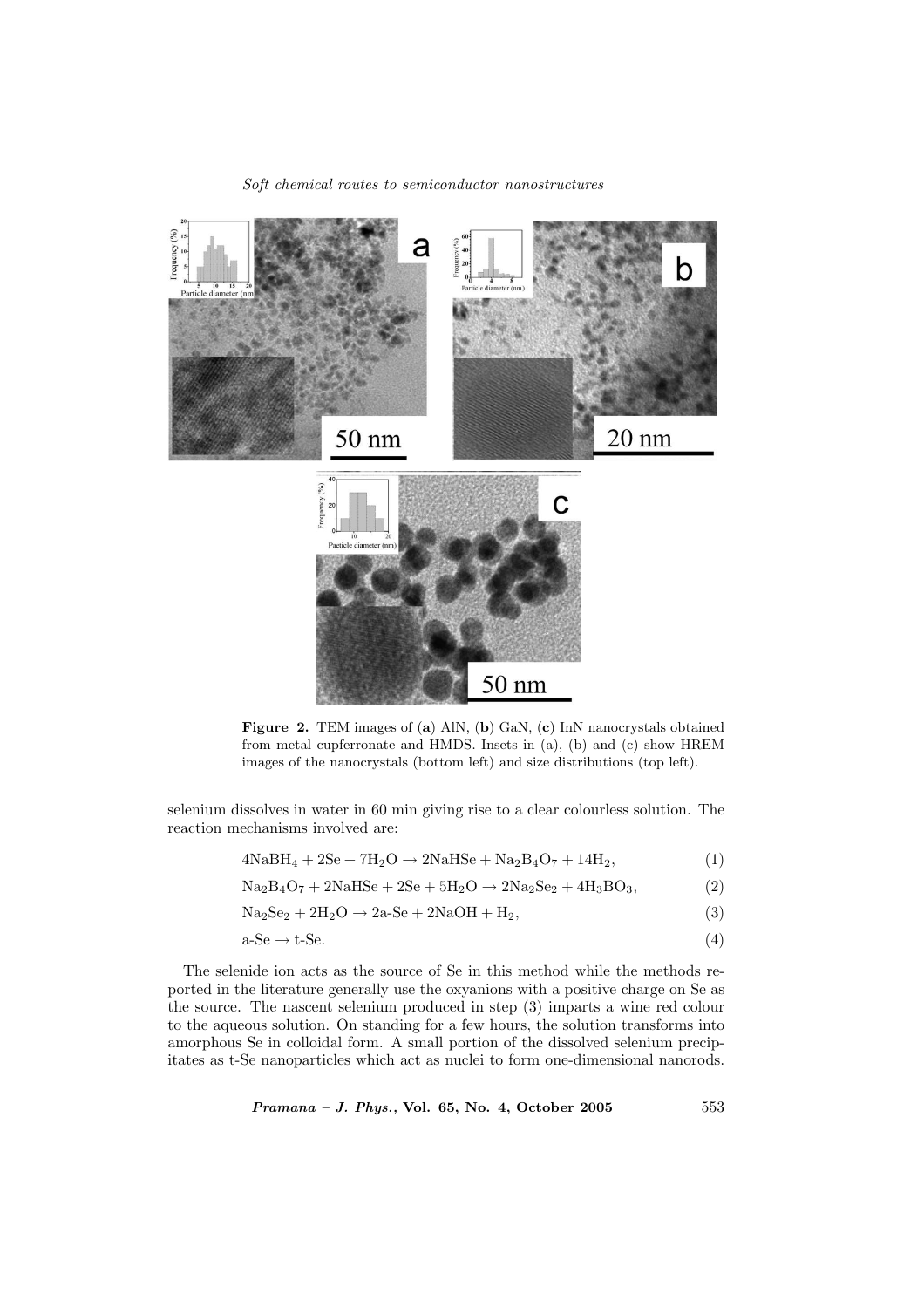

Figure 3. TEM images of (a) AlN, (b) GaN, (c) InN nanocrystals obtained from metal chlorides and HMDS. Insets in (a), (b) and (c) show size distribution.

The amorphous Se colloid dissolves slowly as the nanorods increase in length. In the process, the red colour of the solution fades away and dark selenium nanorods settle down. In figure 5a, we show a SEM image of the nanorods formed at  $30^{\circ}$ C after 96 h. The diameter of the rods is around 150 nm. The rods grow in length with time but the diameters remain almost the same. The HREM image shown in figure 5b reveals that the rods are single crystalline, devoid of crystallographic defects. The lattice spacings of 4.9  $\AA$  in the HREM image along the growth direction corresponds to the separation between the  $(001)$  planes, showing thereby that the growth direction is along the c-axis. We obtained shorter nanorods when the reaction mixture was quenched at 0◦C for 96 h. The diameter of the nanorods could be decreased by diluting the reaction mixture. Thus, 20 nm nanorods were obtained when the reaction mixture was diluted four times. These nanorods assemble in bundles. We observed an interesting morphology of t-Se when the synthesis was carried out under hydrothermal conditions or in the presence of a capping agent. Use of polyvinylpyrrolidone leads to a flowery morphology (figure 5c). The reaction carried out under solvothermal conditions gives tubular structures, with a wall thickness of the order of 100 nm (figure 5d).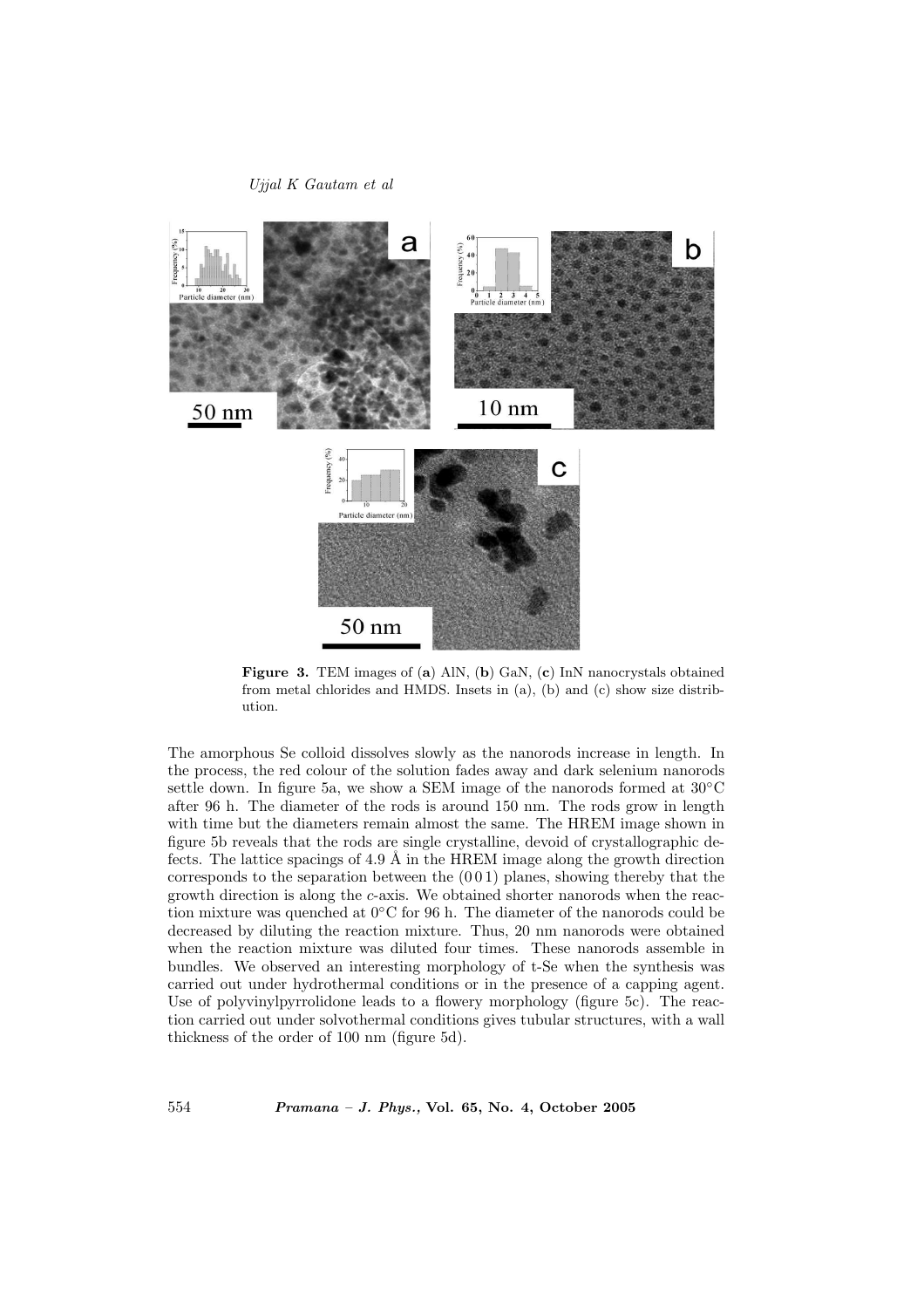Soft chemical routes to semiconductor nanostructures



Figure 4. PL spectra of GaN nanocrystals of different sizes: (a)  $\sim$ 2.5 nm (excitation at 235 nm), (b) and (c) ∼4 nm and ∼12 nm (excitation wavelength 250 nm).



Figure 5. (a) SEM image of t-Se nanorods after 96 h. Inset shows a SAED pattern obtained from one of the rods. (b) HREM image of one of the nanorods. (c) SEM image of PVP-capped selenium nanoflowers. (d) Se tubular structure obtained under hydrothermal conditions.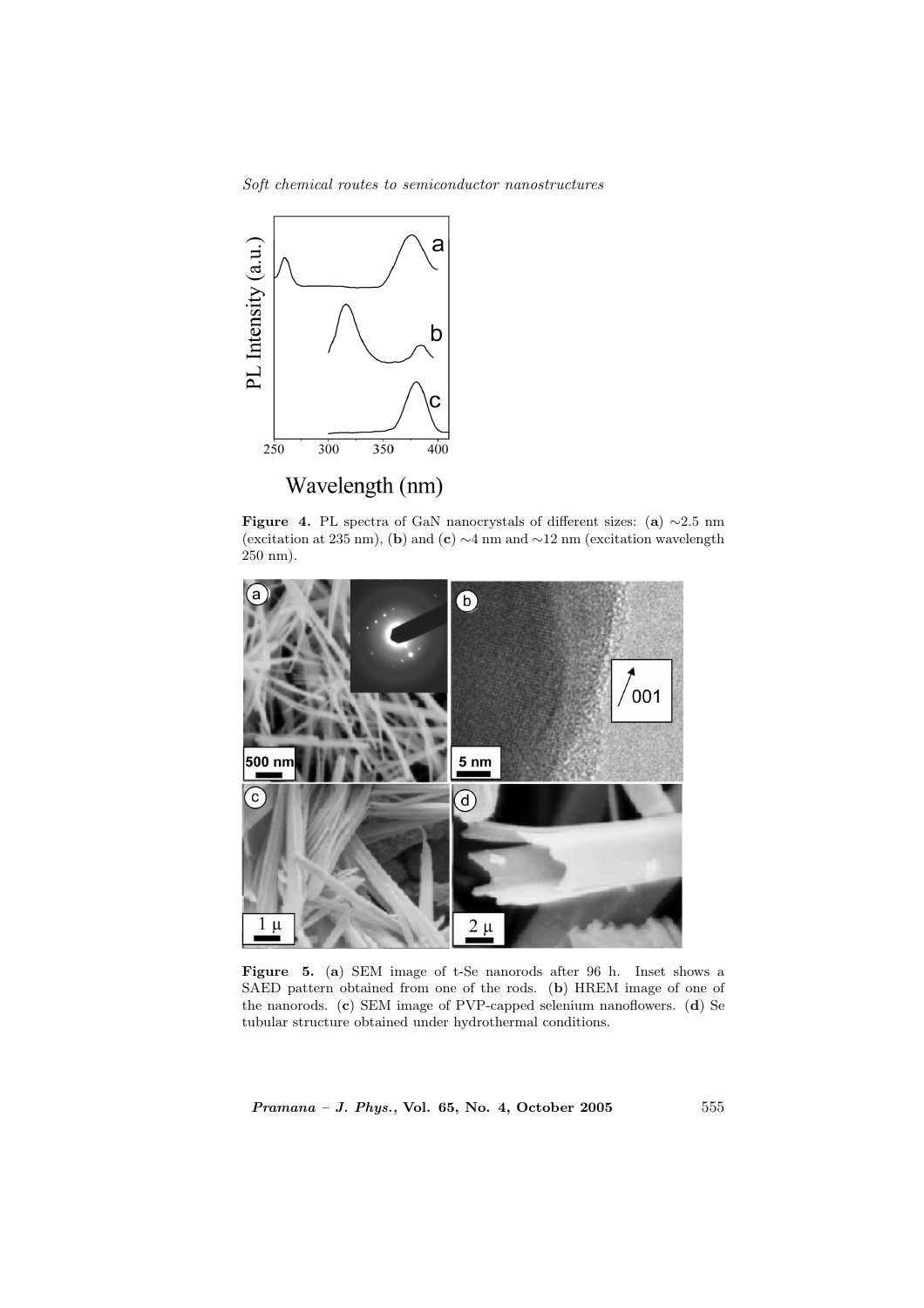Extending the above strategy, we could obtain Te nanorods, nanowires, nanobelts and junction nanostructures as well [19]. The reaction of Te  $(0.030 \text{ g})$  with NaBH<sub>4</sub>  $(0.050 \text{ g})$  in aqueous medium gave uniform nanowires of  $100-300 \text{ nm}$  diameter with lengths of approximately 10  $\mu$ m (figure 6a). The nanorods grow with time and become smoother and monodisperse as time passes. Figure 6b shows a HREM image of one of the nanorods. The fringe spacing of 5.8  $\AA$  observed in the image corresponds to the separation between the  $(001)$  planes of hexagonal Te. The image reveals that the growth of the nanorods is perpendicular to this plane and hence along the  $\langle 0 0 1 \rangle$  direction. The SAED pattern of the rods (see inset in figure 6b) confirms the single crystalline nature of the rods. The diffraction spots could be indexed on the basis of the hexagonal structure of Te. Nanorods of smaller dimensions were obtained at lower initial concentration of the reactants. For example, when a reaction mixture of 0.0300 g of Te powder and 0.0500 g of  $N$ aBH<sub>4</sub> was diluted with 150 ml of hot de-ionized water, just after the dissolution of the Te powder, we obtained uniform nanorods of 20 nm diameter and 400 nm length. The nanowires show interesting optical absorption and luminescent properties. Unlike



Figure 6. (a) SEM image of Te nanorods obtained from the reaction of 0.03 g of Te with  $N$ aBH<sub>4</sub> in 20 ml water. (b) HREM image of one of the nanorods showing (0 0 1) planes of hexagonal Te (inset shows the corresponding SAED pattern). (c) A nanobelt of Te containing a T-junction obtained by hydrothermal synthesis. (d) Low magnification SEM image of aligned Te nanobelts. The inset is a TEM image showing a collection of aligned nanobelts.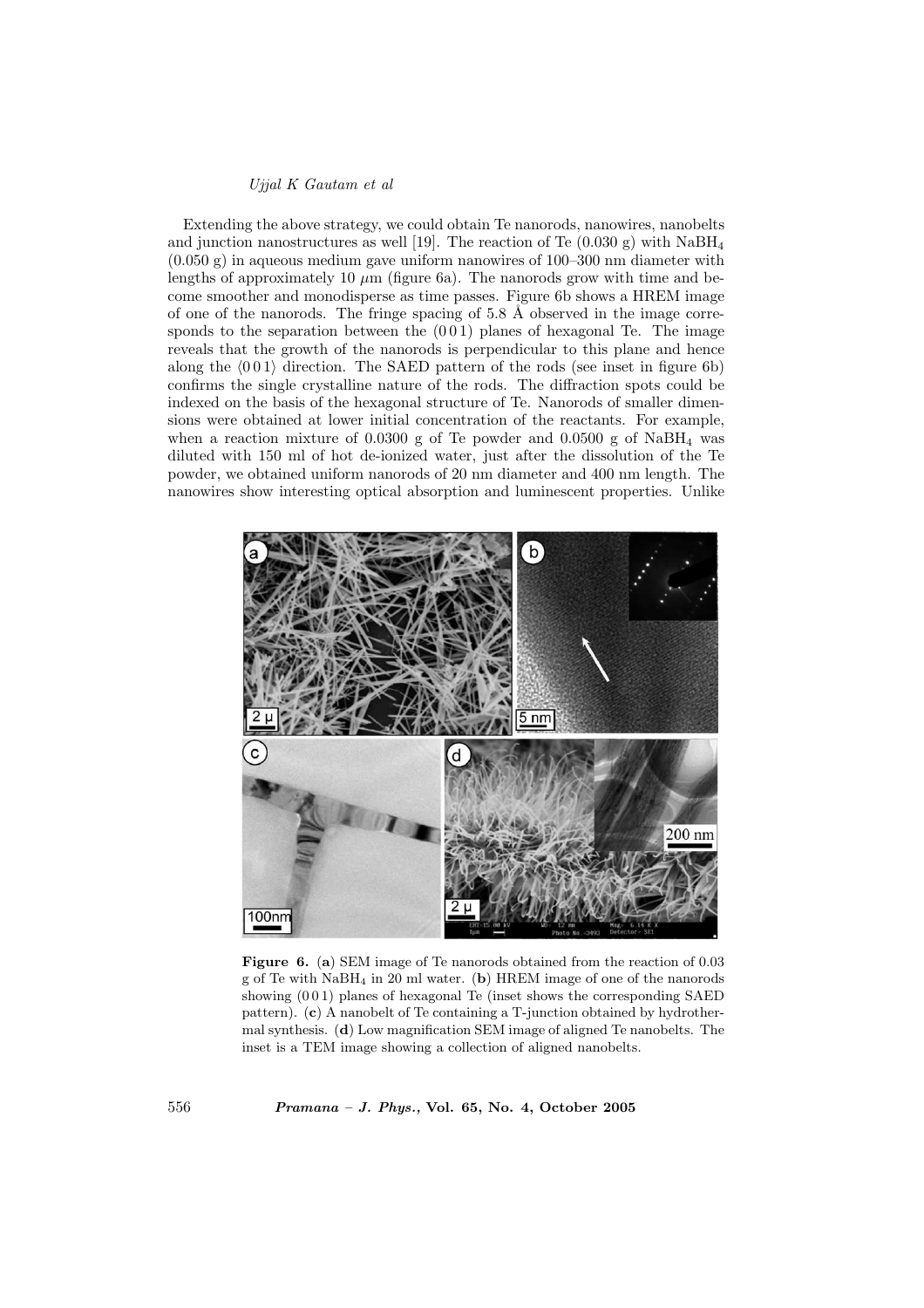solution-phase synthesis, where uniform nanorods were obtained, the same synthetic procedure under hydrothermal conditions at 150◦C yielded crystalline Te nanobelts of thickness 5–10 nm thickness. Their tendency to form branches and junctions as shown in figure 6c is quite interesting. When the reaction was carried out in the presence of the surfactant sodium dodecylbenzenesulfonate we obtained aligned nanobelts. Figure 6d shows a low-resolution SEM image of aligned nanobelts. Interestingly, each of these 1D nanostructures, on TEM investigation, revealed to be bundles of much smaller aligned nanobelts (shown as inset in figure 6d).

#### 3.2 Group-13 nitrides

InN: The reaction of indium acetate with HMDS in the absence of any solvent at 300◦C gives interesting nanostructures consisting of both nanowires and nanotubes with yields of 40% and 60% respectively. The XRD pattern of these nanostructures was characteristic of wurtzite InN. The SEM image in figure 7a shows the presence of a large number of nanowires and nanotubes. The nanowires have diameters



Figure 7. InN nanowires and nanotubes: (a) SEM image; (b), (c) TEM images of nanowires; (d), (e) TEM images of nanotubes; (f) HREM image of a wall of a nanotube. Insets in (c) and (f) show the SAED patterns on a nanowire and nanotube respectively.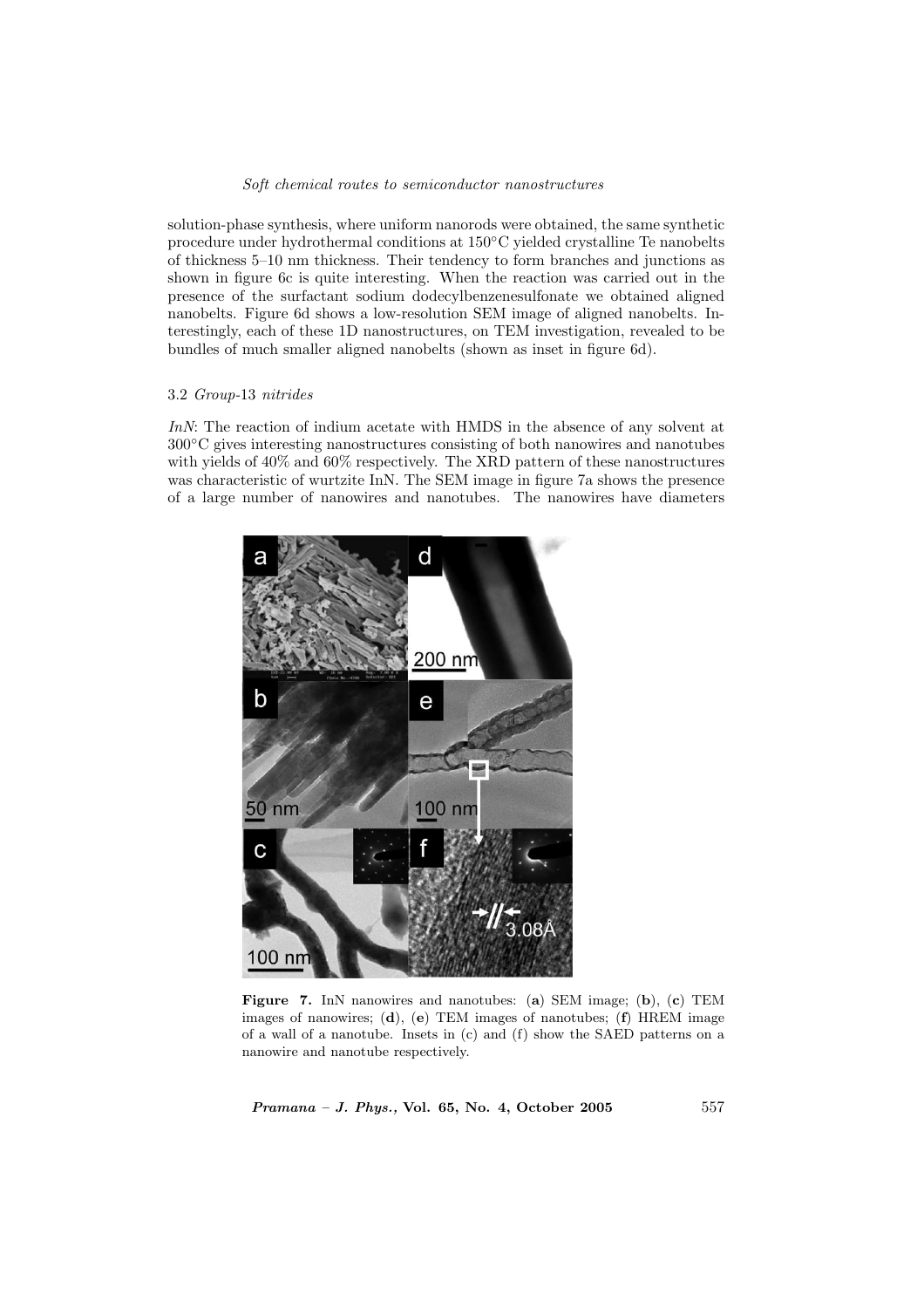in the 50–100 nm range, with lengths extending up to a micron as seen in the low-resolution TEM images in figure 7b. We have found the presence of a few Yjunction nanowires as well (figure 7c). The nanowires are single crystalline with the Bragg spots corresponding to the  $(100)$ ,  $(101)$  and  $(002)$  planes in the SAED pattern (see inset of figure 7c). HREM images of the nanowires gave interplanar spacings of ∼2.7 Å corresponding to the (101) plane of the wurtzite structure, with the growth direction of the nanowires being parallel to the  $(101)$  plane. In figures 7d and 7e, we show the TEM images of the InN nanotubes. They show an interlayer spacing of 3.08 Å corresponding to the  $(100)$  planes as revealed in the HREM image in figure 7f. This spacing is distinctly lower than the interlayer spacing of 3.4  $\AA$  in carbon nanotubes. The inset in figure 7f shows the SAED pattern of the InN nanotube with Bragg spot corresponding to the different planes of wurtzite InN. Optical absorption spectra of the nanowires and nanotubes gave a sharp band around ∼0.8 eV [11]. Interestingly, no distinct absorption features were found in the 1–2 eV region.

AlN, GaN and InN nanowires using urea-complexes as precursors: It is known that urea can act as a nitriding agent by generating  $NH_3$  in situ in reactions with metal ions [20,21]. We have characterized single-source precursors involving urea complexes with the metal chlorides, which produce nitride nanostructures at elevated temperatures in an inert atmosphere, or under solvothermal conditions [22]. Thus, the decomposition of  $[M(H_2NCONH_2)_6]Cl_3$  (M = Al, Ga) on Si(100) substrates containing gold clusters, under a flow of nitrogen (99.999%, ∼200 sccm) gave good yields of AlN and GaN nanowires at 1000 and 800◦C respectively. Decomposition of  $\text{In}(\text{H}_2\text{NCONH}_2)_3\text{Cl}_3$  in  $\text{NH}_3$  gave InN nanowires at 550°C. We show SEM images of the AlN, GaN and InN nanowires in figure 8a–c respectively. All the nanowires have hexagonal structures and the nanowire diameter varies in the 20– 100 nm range, with the lengths going up to a few microns. The lattice fringes in the HREM images in figure 8a–c reveal spacings of 2.66, 2.57 and 2.68 Å corresponding to the  $(100)$ ,  $(002)$  and  $(101)$  planes of the wurtzite structures of AlN, GaN, and InN respectively. The PL spectrum of the GaN nanowires at room temperature shows band-edge luminescence centered around 370 nm (3.35 eV). The InN nanowires show an absorption band centered at ∼0.7 eV which is now considered to be the intrinsic band gap of InN. We have employed the urea complexes to prepare nanocrystals of the metal nitrides as well.

Nebulized spray pyrolysis (NSP): Single crystalline GaN and InN nanowires could also be prepared by the reaction of acetylacetonates of Ga and In with  $NH<sub>3</sub>$  on  $Si(100)$  substrates covered with catalytic amount of gold clusters, by nebulized spray pyrolysis (NSP) technique [11,23]. In this method, a dilute solution ( $\sim$ 1 mM) of the metal acetylacetonate precursor in methanol solution is atomized using a PZT transducer that vibrates at ∼1.72 MHz. The atomized vapour is then carried out using  $NH_3$  as carrier gas and passed over the  $Si(100)$  substrates covered with gold particles inside a furnace which is preheated at desired temperature. GaN nanowires were grown in the 800–900◦C range while InN nanowires around 580◦C. NH<sup>3</sup> acts as the nitriding agent and the gold particles catalyze one-dimensional growth of the nanowires. We show typical SEM images of the nanowires in figures 9a and 9c, inset in figure 9a shows a typical low-magnification SEM image of the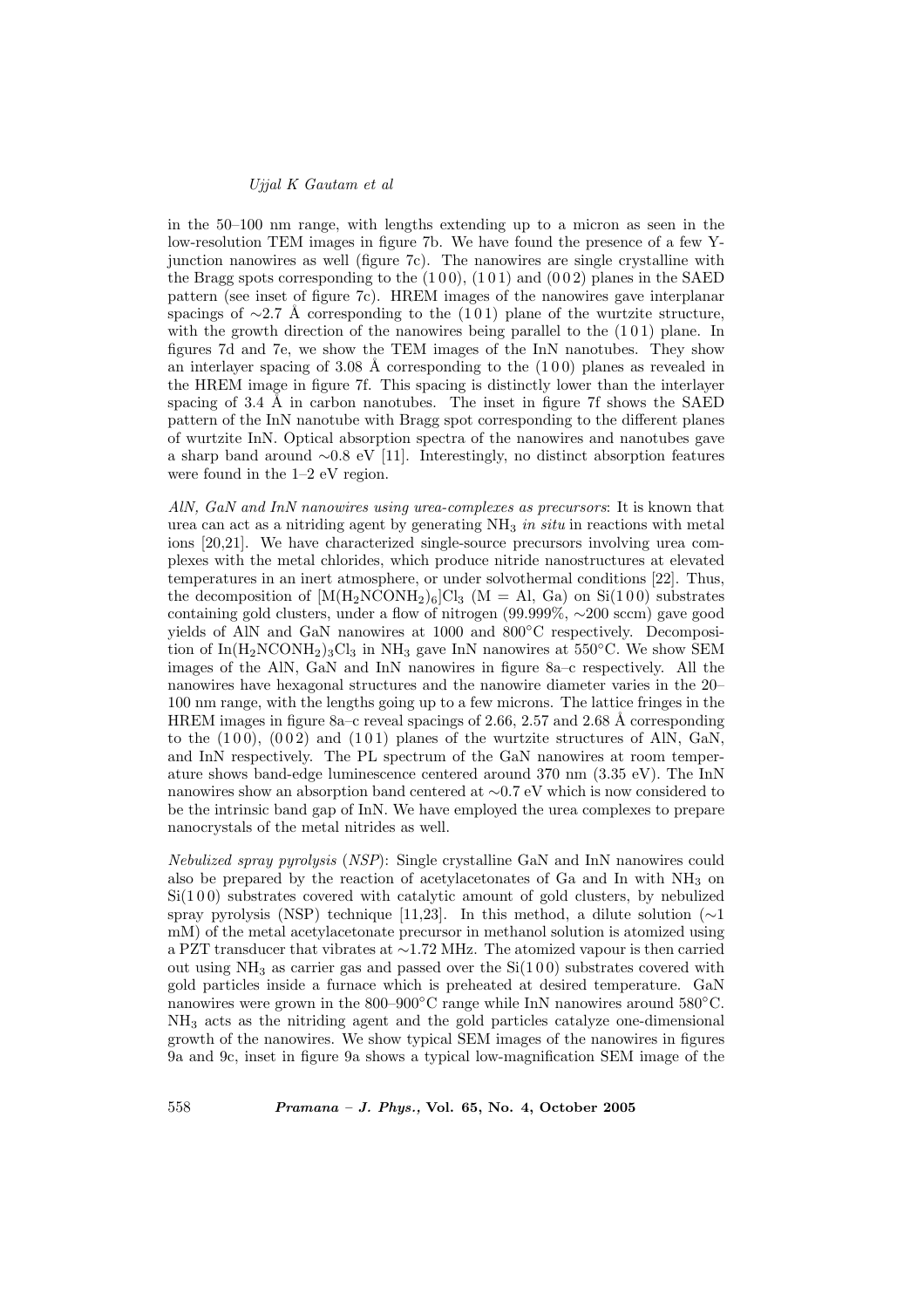

Figure 8. SEM images of (a) AlN, (b) GaN, (c) InN nanowires prepared by the decomposition of the respective urea precursors. Insets show HREM images (double headed arrows indicate the long axes of the crystal).

nanowires. The XRD pattern of the nanowires was characteristic of the hexagonal structure. The TEM images (insets in figures 9b and 9d) show the nanowires to have diameters in the range of 10–50 nm, and a few microns long. The nanowires are single crystalline as proved by the analysis of SAED patterns (insets in figures 9b and 9d), with spots corresponding to the  $(100)$ ,  $(002)$ ,  $(101)$  planes of the wurtzite structure. The HREM images in figure 9b and 9d show lattice fringes with a spacing of  $\sim$ 2.43 and 2.70 Å, corresponding to the (101) planes of the wurtzite structure of GaN and InN respectively. The growth direction and the crystal long axis of the nanowires are in the  $\langle 101 \rangle$  direction. GaN nanowires show the characteristic emission band centered ∼370 nm in the PL spectrum. The optical absorption spectrum of the InN nanowires show a broad band in the 900–1200 nm region, and a sharp feature around 1575 nm (0.79 eV).

## 4. Ultra-thin nanocrystalline films prepared by using the liquid–liquid interface

The air–water interface has been traditionally employed to prepare particle assemblies and films of metals and semiconductors. The liquid–liquid interface between water and an organic liquid, however, has not been investigated sufficiently for possible use in preparing nanocrystals and thin films of materials. We demonstrate the use of the liquid–liquid interface as a medium for preparing ultra-thin films of metal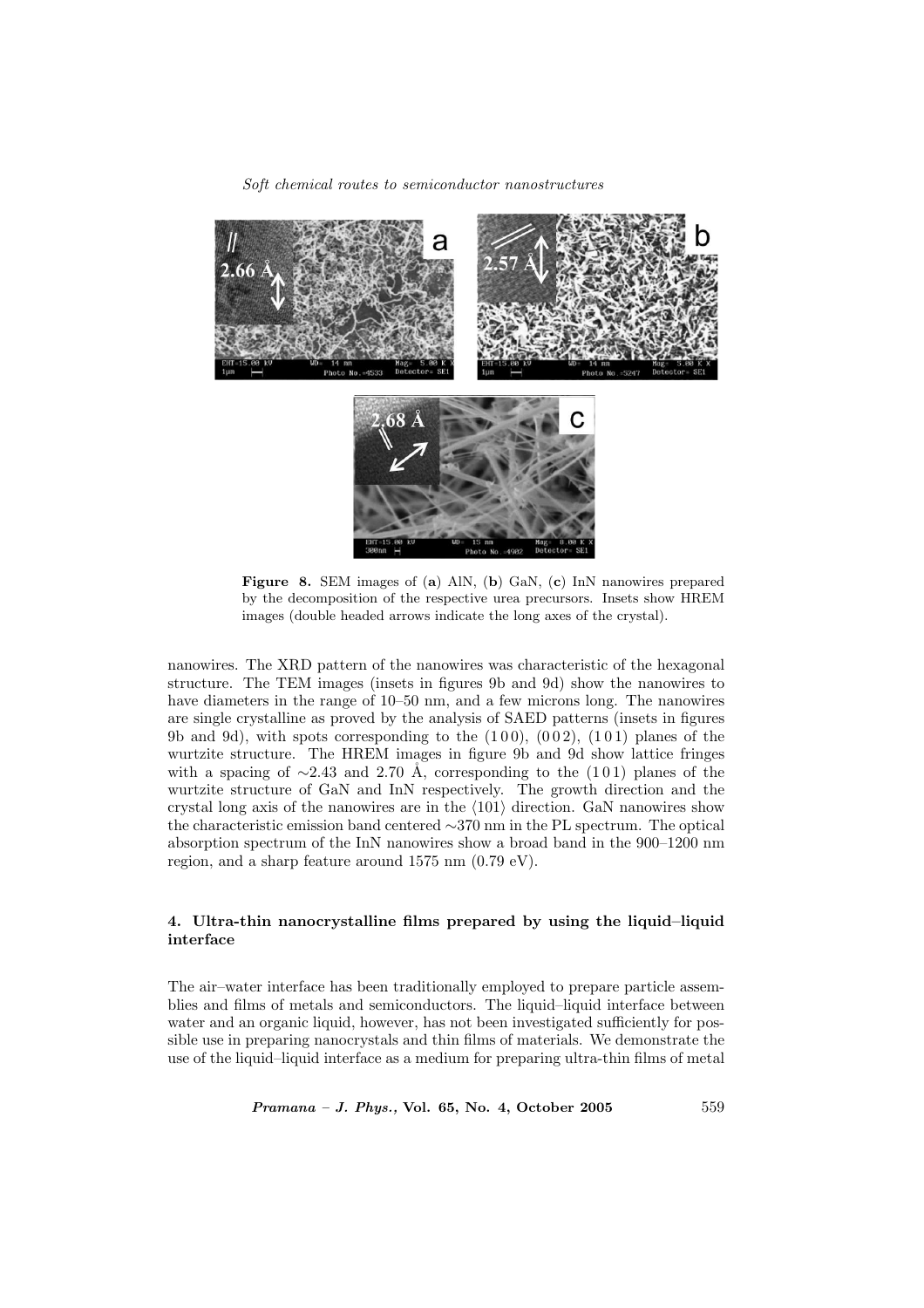

**Figure 9.** (a) and (c) SEM images of the GaN and InN nanowires on  $Si(100)$ substrates. Inset in (a) is the low-magnification SEM image. (b) and (d) are HREM images of the GaN and InN nanowires respectively. Insets in (b) and (d) are low-magnification TEM images (bottom right) and SAED pattern on a nanowire (top right).

chalcogenides. The method involves the reaction at the interface between a metalorganic compound in the organic layer and an appropriate reagent for sulfidation in the aqueous layer.

## 4.1 CdS

To prepare CdS nanocrystals [24], cadmium cupferronate  $(Cd(cup)_2)$  was used as the cadmium source and  $Na<sub>2</sub>S$  as the sulfur source. In a typical experiment, 0.0045 g of Na2S was dissolved in 30 ml of water (2 mM) in a 100 ml beaker and 0.0125 g of  $Cd(cup)_2$  dissolved in 30 ml of toluene  $(1 \text{ mM})$  by ultra-sonication. A few drops of n-octylamine were added to the  $Cd(cup)_2$  solution in order to make it completely soluble. The toluene solution was slowly added to a beaker containing the aqueous Na2S solution. The interface started appearing yellow within a few minutes. The yellow film of CdS at the liquid–liquid interface can be seen in figure 10a. Note that both the liquid layers are colourless. The film was lifted with the help of a glass slide and was used for characterization. CdS nanocrystalline films could also be prepared by using cadmium stearate,  $Cd(st)_2$ , as the metal source. In figure 10c, we show a typical TEM image of CdS nanocrystallites formed at the interface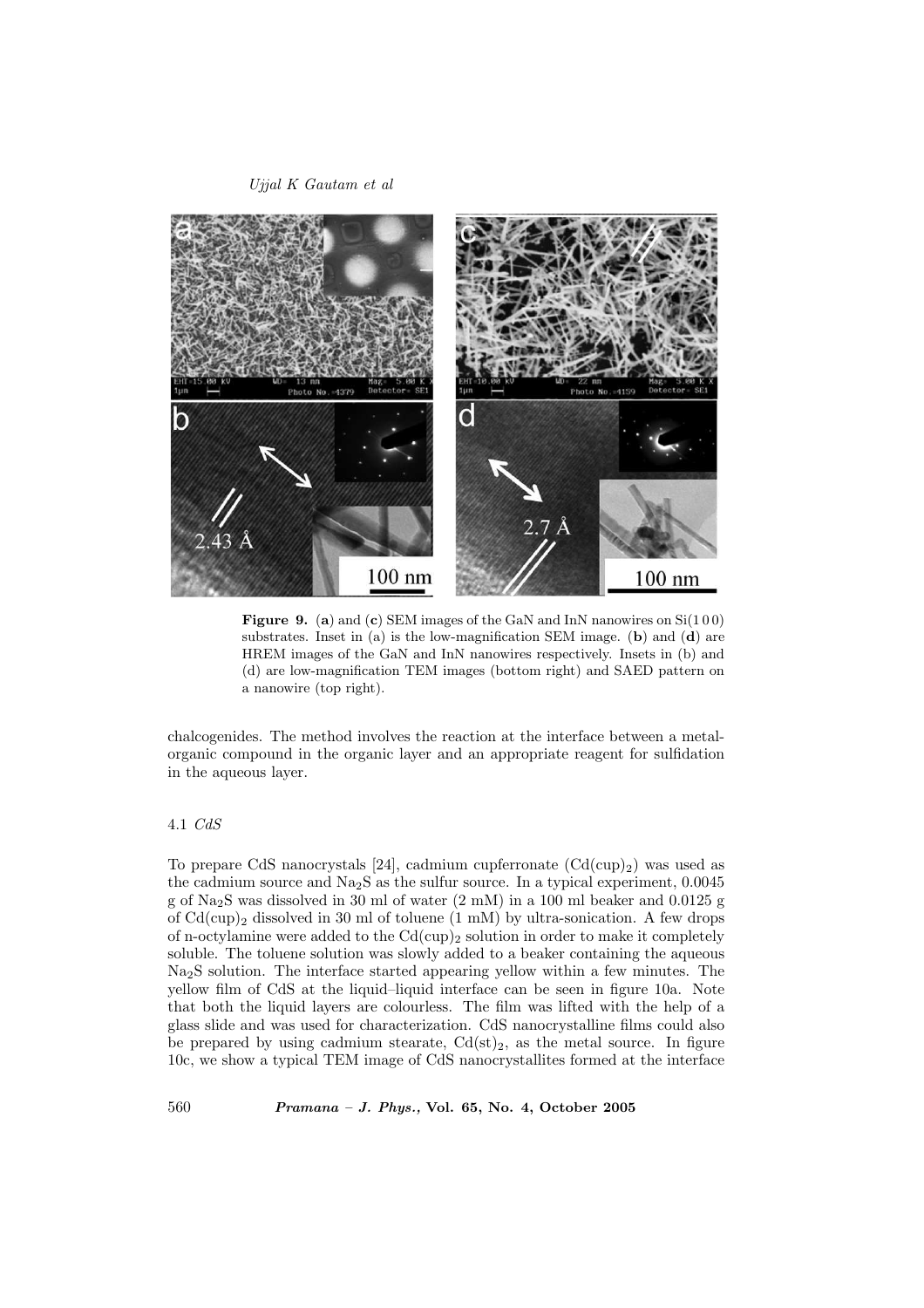

Figure 10. Nanocrystalline films of (a) CdS and (b) CuS formed at the water–toluene interface. (c) TEM image of 5.5 nm CdS nanocrystals obtained at room temperature at the interface (inset gives the SAED pattern). (d) UV–visible absorption spectra of (i) 3.5 nm and (ii) 5.5 nm CdS nanocrystals. (iii) Photoluminescence spectrum of 5.5 nm CdS nanocrystals.

obtained by the above-mentioned procedure. An excess of sulfide was required to completely react with the cupferronate. It can be seen that the film consists of monodisperse 5.5 nm nanocrystals which corresponds well with the particle size of 5 nm calculated from the X-ray peak broadening of the nanocrystals. The inset in figure 10c is the SAED pattern of the nanocrystals showing crystalline nature well. The size of the nanocrystals formed at the interface could be varied by controlling reaction conditions as well as the choice of solvent and the metal precursor. Thus, CdS nanocrystals of 6.5 nm diameter were obtained by carrying out this reaction at 75◦C. Increasing the concentration of the reactants also yielded bigger nanocrystals. The size of the nanocrystals could be reduced by controlling the diffusion rate of the S<sup>2−</sup> ions. For example, nanocrystals of 3.5 nm diameter were obtained by doubling the viscosity of the aqueous medium by using a 24 mass% glycerol–water mixture. Because of the higher viscosity of the aqueous medium, the diffusion of the S<sup>2</sup><sup>−</sup> ions to the interface decreases, leading to a slow reaction rate. CdS nanocrystals of 10 nm diameter were obtained when the reaction was carried out with 2.5 mM of  $Cd(st)_2$  and 5.0 mM of Na<sub>2</sub>S for 12 h. The UV–visible spectrum of the 5.5 nm CdS nanocrystals (figure 10d) shows a broad absorption maximum around ∼450 nm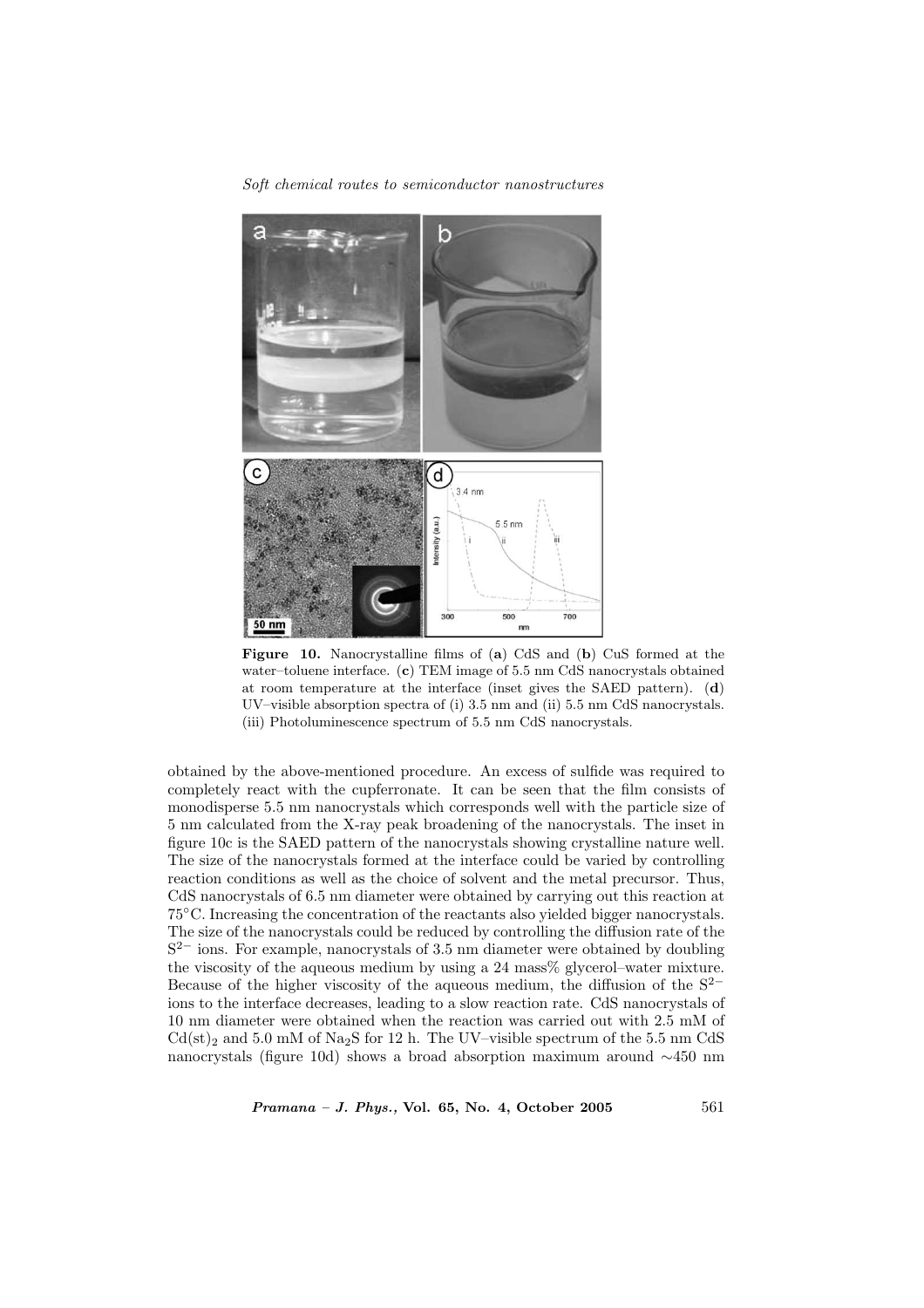which is blue-shifted compared to the bulk CdS (absorption maximum at 515 nm) due to quantum confinement. The 3.5 nm nanocrystals show the band at ∼340 nm. The photoluminescence spectrum of the 5.5 nm particles shows a peak at 610 nm. We have reported nanocrystals of other materials such as CoS, NiS and ZnS as well by employing the same method [25].

#### 4.2 CuS and CuSe

We have been able to obtain ultra-thin single-crystalline films of CuS and CuSe using the liquid–liquid interface [26]. In a typical preparation of CuS films, 75 ml of 0.12 mM  $Cu$ (cup)<sub>2</sub> solution in toluene was added slowly to 75 ml 0.5 mM of Na<sub>2</sub>S taken in a crystallization dish (10 cm diameter). An excess of Na<sub>2</sub>S was required in order to prevent the formation of  $Cu<sub>2</sub>S$ . The interface gradually turns green and the CuS film is formed at the interface after 12 h, while the two liquid phases remained colourless (figure 10b). In figure 11a we show a TEM image of such a film formed at the interface. The film is single-crystalline as revealed by



Figure 11. (a) TEM image of CuS films obtained by using 0.09 mM of  $Cu(cup)_2$  after 12 h. (b) HREM image of the film (inset is the corresponding SAED pattern). (c) TEM image of a CuSe ultra-thin film formed at the toluene–water interface. (d) HREM image of the film. Inset shows the corresponding SAED pattern.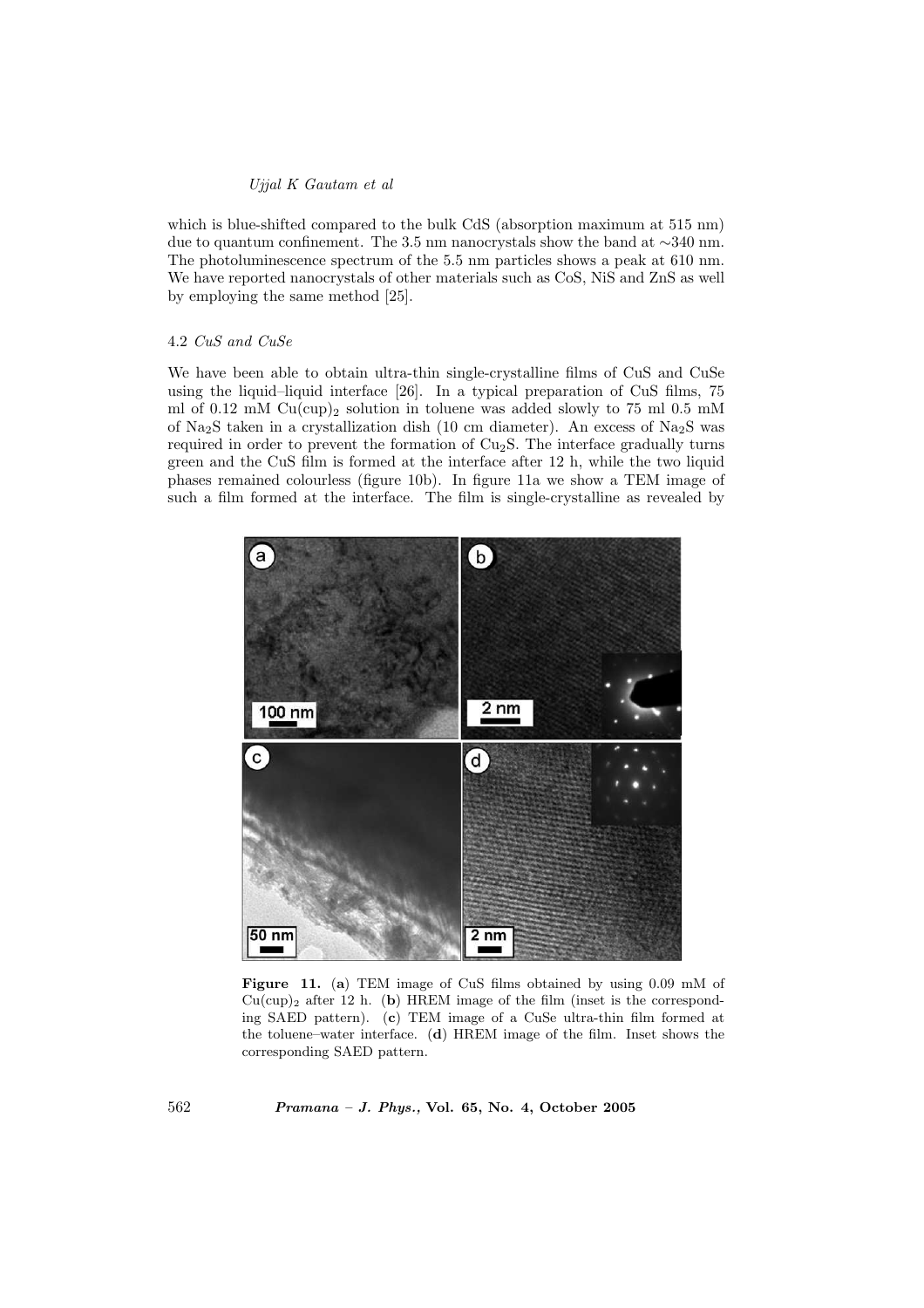the HREM image in figure 11b. The lattice spacing of 2.7  $\AA$  in the HREM image corresponds to the separation between (0 0 6) planes of the hexagonal CuS phase. The inset in figure 11b shows the corresponding SAED pattern indicating the singlecrystalline nature of the film. The diffraction spots could be indexed on the basis of the hexagonal structure (P6<sub>3</sub>/mmc,  $a = 3.792$  Å and  $c = 16.34$  Å, JCPDF no. 06-0464). The thickness of the films was generally less than 100 nm, the lateral dimensions extending over several microns. The thickness of the above-mentioned film was estimated from the AFM images and by ellipsometry to be in the range of 40–60 nm. The film grows slowly with time, first appearing as green islands at the interface (in the initial 1–2 h) and slowly covering the entire interface. The nature of the film could be varied by varying reaction conditions. For example, using a lower reactant concentration, we obtained thinner films, and by carrying out the reaction at higher temperature, we obtained highly crystalline smaller film fragments.

We prepared CuSe ultra-thin nanocrystalline films at the interface by reacting  $Cu(cup)_2$  in the organic layer with Na<sub>2</sub>Se in the aqueous layer. In figure 11c, we show a typical TEM image of a CuSe film obtained at room temperature by using 75 ml of 0.12 mM  $Cu$ (cup)<sub>2</sub> solution in toluene and 75 ml 0.5 mM of Na<sub>2</sub>Se solution in a 10 cm diameter reaction vessel. The film is single-crystalline with a thickness of ∼30 nm extending over several microns. The HREM image of the film in figure 11d shows lattice planes separated by 3.5 Å corresponding to the  $(100)$  planes of the hexagonal CuSe phase. The inset in figure 11d shows the SAED pattern confirming the single crystalline nature of the film.

#### 5. Conclusions

The above discussion should suffice to demonstrate the success of some of the softchemical routes in preparing nanocrystals, nanowires and related structures of semiconducting metal chalcogenides and nitrides. In particular, the use of new reagents and precursors has yielded excellent results. What is interesting is the simplicity of the synthesis and good quality of the nanocrystals in the soft-chemical methods. It is noteworthy that CdS and CdSe nanowires and nanotubes have been obtained by surfactant-assisted synthesis [27]. Recently,  $Fe_{1-x}S$  nanowires were prepared by the low-temperature decomposition of an addition compound of  $Fe_{1-x}S$  with ethylene diamine [28]. Similarly, organo-ammonium precursors were employed to prepare nanowires of  $\text{GeS}_2$  and  $\text{GeS}_2$  [29]. The potential of the liquid–liquid interface in generating ultra-thin films of semiconducting materials is specially noteworthy.

## References

- [1] The chemistry of nanomaterials edited by C N R Rao, A Mueller and A K Cheetham (Wiley-VCH, Weinheim, 2004)
- [2] C N R Rao, F L Deepak, G Gundiah and A Govindaraj, Progress in Solid State Chemistry 31, 5 (2003)
- [3] Z L Wang, Adv. Mater. 15, 351 (2003)